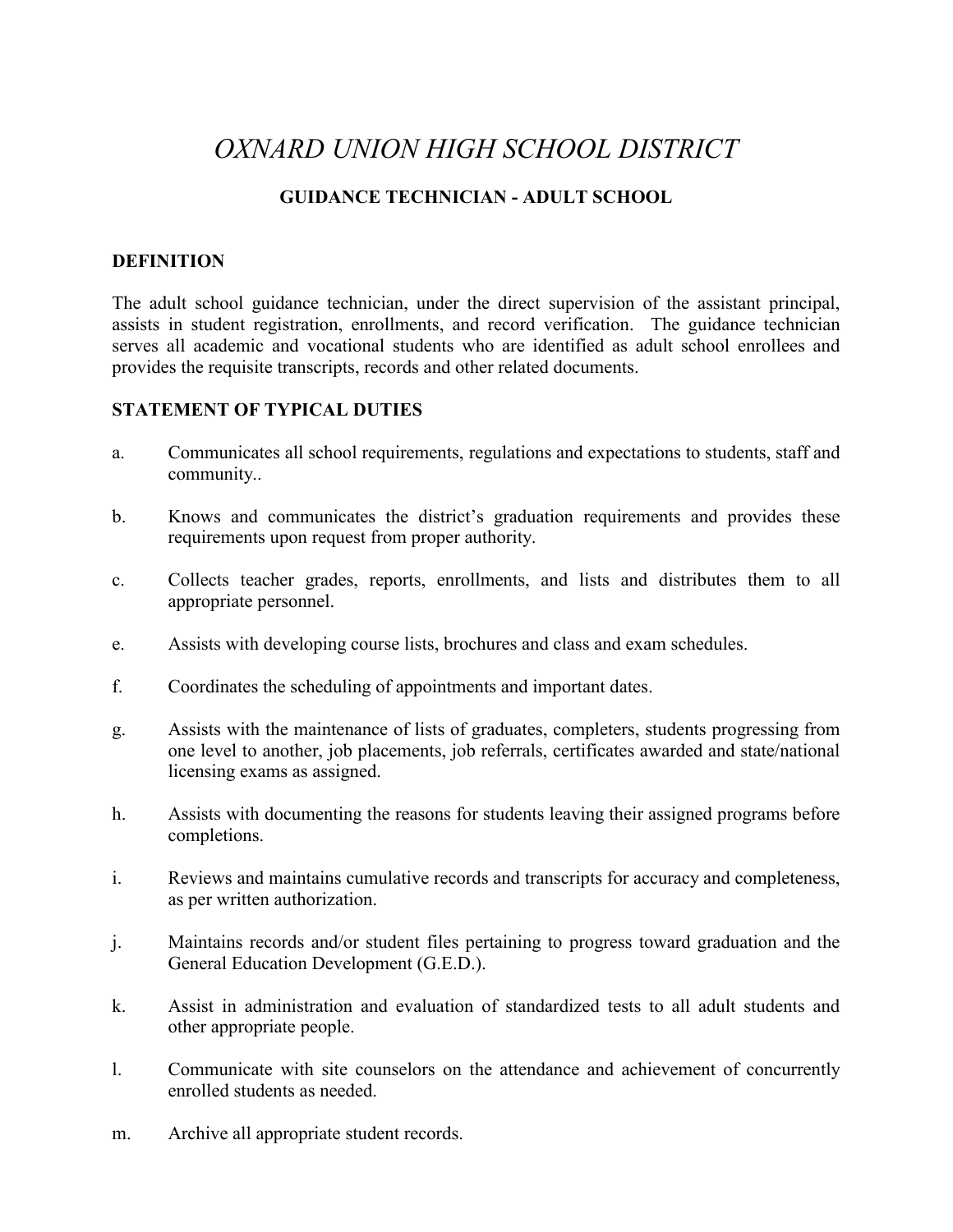n. Perform other related tasks and assume responsibilities as may be assigned by proper authority.

Guidance Technician - continued page 2

## **DESIRABLE QUALIFICATIONS:**

A commitment to learning various strategies and interventions needed to assist adult students in making satisfactory academic and vocational progress.

## **KNOWLEDGE AND ABILITIES:**

#### Knowledge of:

Course offerings, graduation requirements, student academic and discipline files. Office terminology, procedures and equipment.

Demonstrated ability to communicate orally and in writing (Spanish language skills desirable).

## Ability to:

Use basic keyboarding skills. Perform arithmetical calculations. Operate system commands on a microcomputer. Meet and deal tactfully with the public, staff and students. Follow school policies and procedures. Follow oral and written directions.

## **EDUCATION AND EXPERIENCE**

Any combination equivalent to: completion of high school, some college coursework desirable. Must demonstrate increasingly responsible clerical experience based on prior work history.

## **PHYSICAL CHARACTERISTICS:**

Must be able to bend, stoop, reach, lift and stand for prolonged periods; see to read fine print; depth perception to file; use hands and fingers to operate office equipment; speak clearly; and hear well enough to communicate effectively in person and on the telephone to be able to perform all tasks.

## **WORKING CONDITIONS:**

The work pace is rapid, with a large number of personal contacts to be made each day. Physical effort is light to moderate with frequent periods of standing or walking. Limited handling of